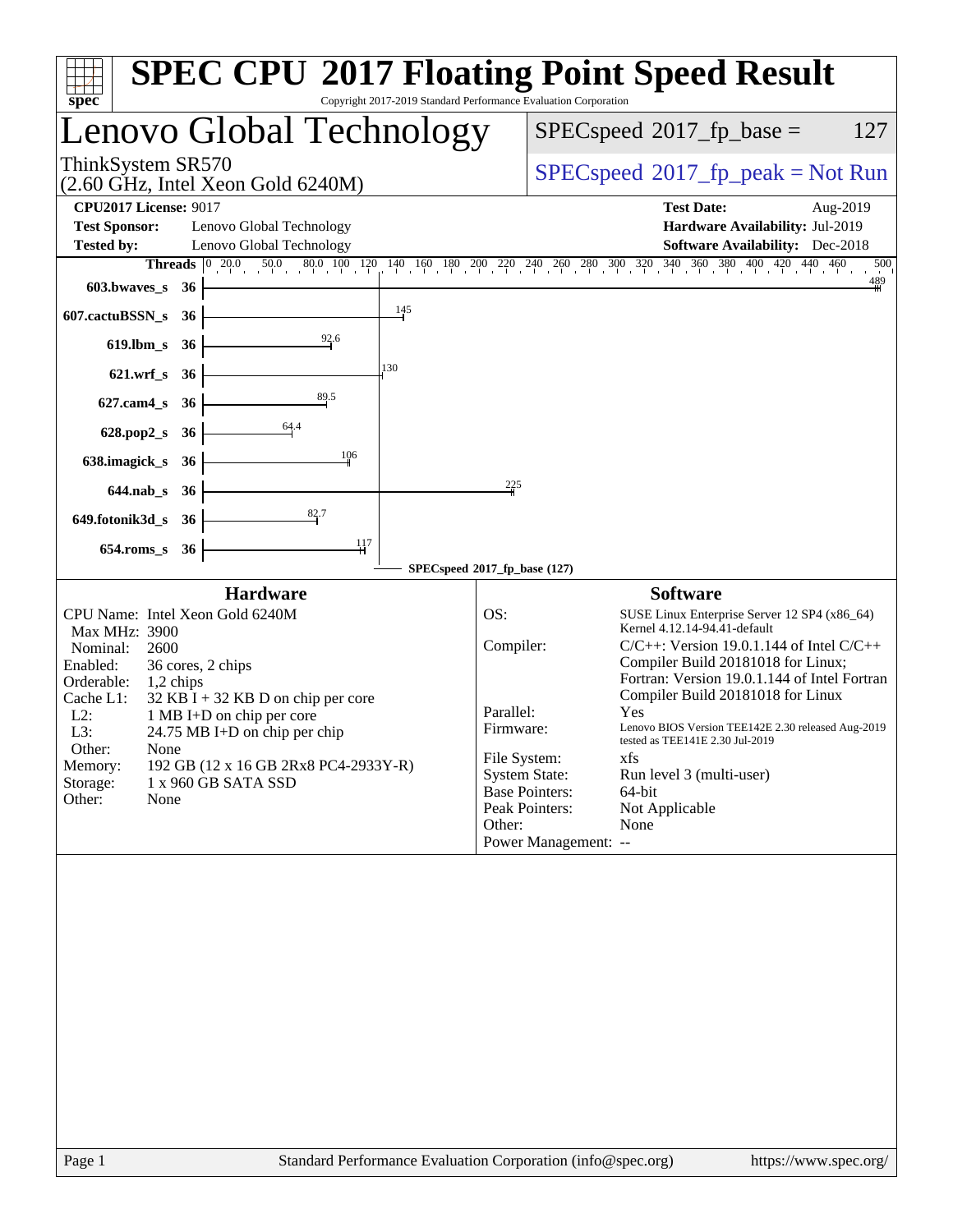

#### **[SPEC CPU](http://www.spec.org/auto/cpu2017/Docs/result-fields.html#SPECCPU2017FloatingPointSpeedResult)[2017 Floating Point Speed Result](http://www.spec.org/auto/cpu2017/Docs/result-fields.html#SPECCPU2017FloatingPointSpeedResult)** Copyright 2017-2019 Standard Performance Evaluation Corporation

# Lenovo Global Technology

(2.60 GHz, Intel Xeon Gold 6240M)

 $SPEC speed^{\circ}2017\_fp\_base = 127$ 

### ThinkSystem SR570<br>  $SPEC speed^{\circ}2017$  [p\_peak = Not Run

**[Test Sponsor:](http://www.spec.org/auto/cpu2017/Docs/result-fields.html#TestSponsor)** Lenovo Global Technology **[Hardware Availability:](http://www.spec.org/auto/cpu2017/Docs/result-fields.html#HardwareAvailability)** Jul-2019 **[Tested by:](http://www.spec.org/auto/cpu2017/Docs/result-fields.html#Testedby)** Lenovo Global Technology **[Software Availability:](http://www.spec.org/auto/cpu2017/Docs/result-fields.html#SoftwareAvailability)** Dec-2018

**[CPU2017 License:](http://www.spec.org/auto/cpu2017/Docs/result-fields.html#CPU2017License)** 9017 **[Test Date:](http://www.spec.org/auto/cpu2017/Docs/result-fields.html#TestDate)** Aug-2019

#### **[Results Table](http://www.spec.org/auto/cpu2017/Docs/result-fields.html#ResultsTable)**

|                                    | <b>Base</b>                 |                |                |                |       | <b>Peak</b>    |            |                |                |              |                |              |                |              |
|------------------------------------|-----------------------------|----------------|----------------|----------------|-------|----------------|------------|----------------|----------------|--------------|----------------|--------------|----------------|--------------|
| <b>Benchmark</b>                   | <b>Threads</b>              | <b>Seconds</b> | Ratio          | <b>Seconds</b> | Ratio | <b>Seconds</b> | Ratio      | <b>Threads</b> | <b>Seconds</b> | <b>Ratio</b> | <b>Seconds</b> | <b>Ratio</b> | <b>Seconds</b> | <b>Ratio</b> |
| 603.bwayes_s                       | 36                          | 120            | 491            | 121            | 489   | 121            | 487        |                |                |              |                |              |                |              |
| 607.cactuBSSN s                    | 36                          | 115            | 146            | 115            | 145   | 115            | 145        |                |                |              |                |              |                |              |
| $619.$ lbm s                       | 36                          | 56.8           | 92.2           | 56.5           | 92.6  | 56.3           | 93.1       |                |                |              |                |              |                |              |
| $621.wrf$ s                        | 36                          | 102            | 130            | 102            | 130   | 102            | 130        |                |                |              |                |              |                |              |
| $627$ .cam $4 \text{ s}$           | 36                          | 99.0           | 89.5           | 99.1           | 89.4  | 99.0           | 89.6       |                |                |              |                |              |                |              |
| $628.pop2_s$                       | 36                          | 184            | 64.4           | 185            | 64.2  | 184            | 64.4       |                |                |              |                |              |                |              |
| 638.imagick_s                      | 36                          | 136            | 106            | 137            | 105   | 136            | 106        |                |                |              |                |              |                |              |
| $644$ .nab s                       | 36                          | 77.5           | 225            | 77.6           | 225   | 78.2           | 223        |                |                |              |                |              |                |              |
| 649.fotonik3d s                    | 36                          | 110            | 82.8           | 110            | 82.7  | 111            | 82.4       |                |                |              |                |              |                |              |
| $654$ .roms_s                      | 36                          | 134            | 117            | 138            | 114   | 135            | <b>117</b> |                |                |              |                |              |                |              |
| $SPECspeed*2017_fp\_base =$<br>127 |                             |                |                |                |       |                |            |                |                |              |                |              |                |              |
|                                    | $SPECspeed*2017_fp\_peak =$ |                | <b>Not Run</b> |                |       |                |            |                |                |              |                |              |                |              |

Results appear in the [order in which they were run.](http://www.spec.org/auto/cpu2017/Docs/result-fields.html#RunOrder) Bold underlined text [indicates a median measurement](http://www.spec.org/auto/cpu2017/Docs/result-fields.html#Median).

#### **[Operating System Notes](http://www.spec.org/auto/cpu2017/Docs/result-fields.html#OperatingSystemNotes)**

Stack size set to unlimited using "ulimit -s unlimited"

#### **[General Notes](http://www.spec.org/auto/cpu2017/Docs/result-fields.html#GeneralNotes)**

Environment variables set by runcpu before the start of the run: KMP\_AFFINITY = "granularity=fine,compact" LD\_LIBRARY\_PATH = "/home/cpu2017-1.0.5-ic19.0u1/lib/intel64" OMP\_STACKSIZE = "192M"

 Binaries compiled on a system with 1x Intel Core i9-7900X CPU + 32GB RAM memory using Redhat Enterprise Linux 7.5 Transparent Huge Pages enabled by default Prior to runcpu invocation Filesystem page cache synced and cleared with: sync; echo 3> /proc/sys/vm/drop\_caches NA: The test sponsor attests, as of date of publication, that CVE-2017-5754 (Meltdown) is mitigated in the system as tested and documented. Yes: The test sponsor attests, as of date of publication, that CVE-2017-5753 (Spectre variant 1) is mitigated in the system as tested and documented. Yes: The test sponsor attests, as of date of publication, that CVE-2017-5715 (Spectre variant 2) is mitigated in the system as tested and documented. Yes: The test sponsor attests, as of date of publication, that CVE-2018-3640 (Spectre variant 3a) is mitigated in the system as tested and documented. Yes: The test sponsor attests, as of date of publication, that CVE-2018-3639 (Spectre variant 4) is mitigated in the system as tested and documented.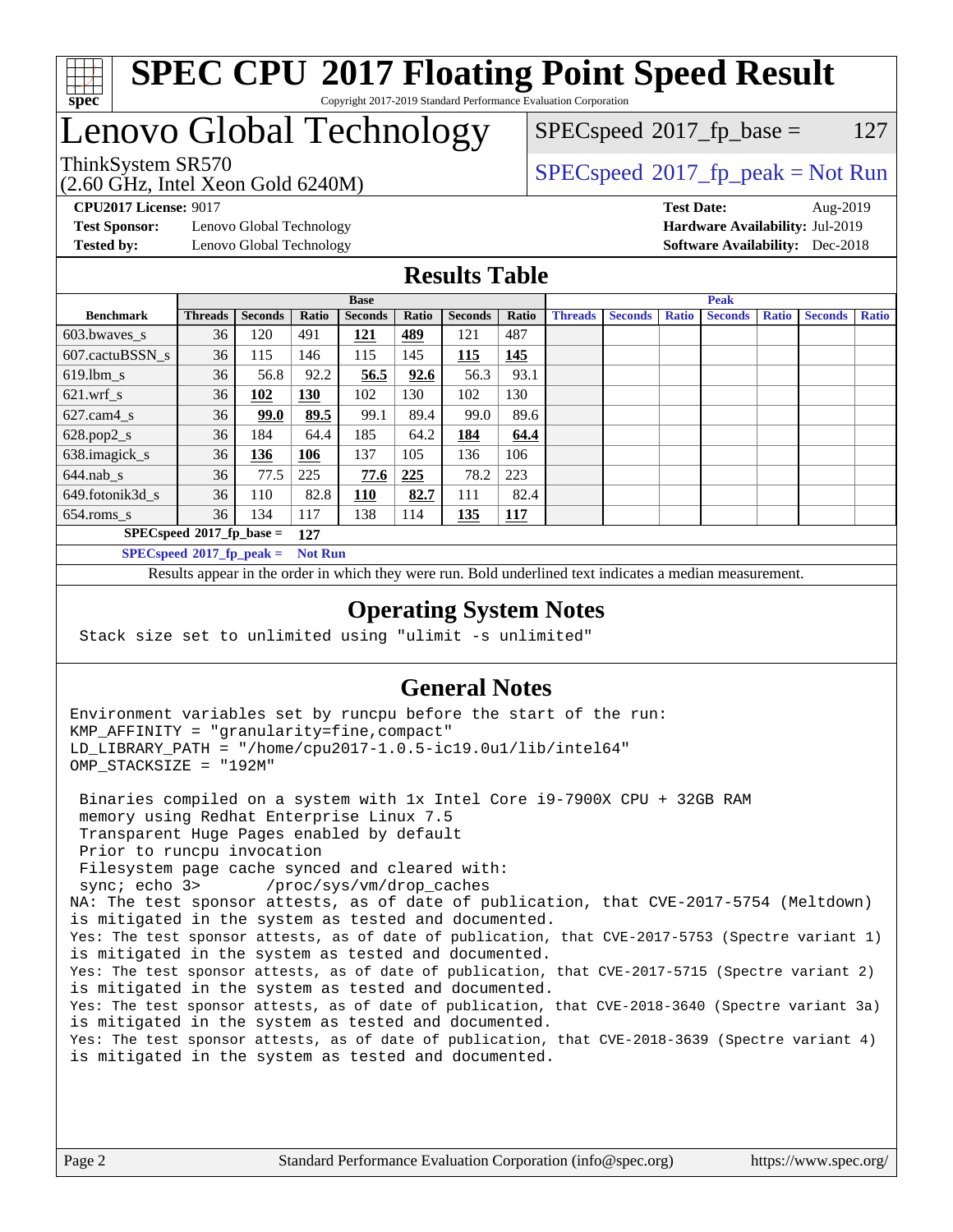| <b>SPEC CPU®2017 Floating Point Speed Result</b><br>Copyright 2017-2019 Standard Performance Evaluation Corporation<br>spec <sup>®</sup>                                                                                                                                                                                                                                                                                                                                                                                                                                                                                                                                                                                                                                                                                                                                                                                                                                                                                          |                                                                                                                                                                                            |                                              |                                                                           |          |  |  |
|-----------------------------------------------------------------------------------------------------------------------------------------------------------------------------------------------------------------------------------------------------------------------------------------------------------------------------------------------------------------------------------------------------------------------------------------------------------------------------------------------------------------------------------------------------------------------------------------------------------------------------------------------------------------------------------------------------------------------------------------------------------------------------------------------------------------------------------------------------------------------------------------------------------------------------------------------------------------------------------------------------------------------------------|--------------------------------------------------------------------------------------------------------------------------------------------------------------------------------------------|----------------------------------------------|---------------------------------------------------------------------------|----------|--|--|
| Lenovo Global Technology                                                                                                                                                                                                                                                                                                                                                                                                                                                                                                                                                                                                                                                                                                                                                                                                                                                                                                                                                                                                          |                                                                                                                                                                                            | $SPEC speed^{\circ}2017$ _fp_base =          |                                                                           | 127      |  |  |
| ThinkSystem SR570<br>$(2.60 \text{ GHz}, \text{Intel Xeon Gold } 6240 \text{M})$                                                                                                                                                                                                                                                                                                                                                                                                                                                                                                                                                                                                                                                                                                                                                                                                                                                                                                                                                  |                                                                                                                                                                                            | $SPEC speed^{\circ}2017\_fp\_peak = Not Run$ |                                                                           |          |  |  |
| <b>CPU2017 License: 9017</b><br><b>Test Sponsor:</b><br>Lenovo Global Technology<br><b>Tested by:</b><br>Lenovo Global Technology                                                                                                                                                                                                                                                                                                                                                                                                                                                                                                                                                                                                                                                                                                                                                                                                                                                                                                 |                                                                                                                                                                                            | <b>Test Date:</b>                            | Hardware Availability: Jul-2019<br><b>Software Availability:</b> Dec-2018 | Aug-2019 |  |  |
|                                                                                                                                                                                                                                                                                                                                                                                                                                                                                                                                                                                                                                                                                                                                                                                                                                                                                                                                                                                                                                   | <b>Platform Notes</b>                                                                                                                                                                      |                                              |                                                                           |          |  |  |
| BIOS configuration:<br>Choose Operating Mode set to Maximum Performance<br>Choose Operating Mode set to Custom Mode<br>CPU P-state Control set to Automatic<br>MONITOR/MWAIT set to Enable<br>Hyper-Threading set to Disable<br>Adjacent Cache Prefetch set to Disable<br>Sysinfo program /home/cpu2017-1.0.5-ic19.0ul/bin/sysinfo<br>Rev: r5974 of 2018-05-19 9bcde8f2999c33d61f64985e45859ea9<br>running on linux-et90 Tue Aug 27 17:12:51 2019<br>SUT (System Under Test) info as seen by some common utilities.<br>For more information on this section, see<br>https://www.spec.org/cpu2017/Docs/config.html#sysinfo<br>From /proc/cpuinfo<br>model name : Intel(R) Xeon(R) Gold 6240M CPU @ 2.60GHz<br>"physical id"s (chips)<br>2<br>36 "processors"<br>cores, siblings (Caution: counting these is hw and system dependent. The following<br>excerpts from /proc/cpuinfo might not be reliable. Use with caution.)<br>cpu cores : 18<br>siblings : 18<br>physical 0: cores 0 1 2 3 4 8 9 10 11 16 17 18 19 20 24 25 26 27 |                                                                                                                                                                                            |                                              |                                                                           |          |  |  |
| From lscpu:<br>Architecture:<br>$CPU$ op-mode( $s$ ):<br>Byte Order:<br>CPU(s):<br>On-line $CPU(s)$ list:<br>Thread(s) per core:<br>Core(s) per socket:<br>Socket(s):<br>NUMA $node(s)$ :<br>Vendor ID:<br>CPU family:<br>Model:<br>Model name:<br>Stepping:<br>CPU MHz:<br>BogoMIPS:<br>Virtualization:<br>L1d cache:<br>Lli cache:<br>L2 cache:                                                                                                                                                                                                                                                                                                                                                                                                                                                                                                                                                                                                                                                                                 | x86_64<br>$32$ -bit, $64$ -bit<br>Little Endian<br>36<br>$0 - 35$<br>$\mathbf 1$<br>18<br>2<br>2<br>GenuineIntel<br>6<br>85<br>7<br>2600.000<br>5200.00<br>$VT - x$<br>32K<br>32K<br>1024K | $Intel(R) Xeon(R) Gold 6240M CPU @ 2.60GHz$  |                                                                           |          |  |  |
| (Continued on next page)                                                                                                                                                                                                                                                                                                                                                                                                                                                                                                                                                                                                                                                                                                                                                                                                                                                                                                                                                                                                          |                                                                                                                                                                                            |                                              |                                                                           |          |  |  |
| Page 3                                                                                                                                                                                                                                                                                                                                                                                                                                                                                                                                                                                                                                                                                                                                                                                                                                                                                                                                                                                                                            | Standard Performance Evaluation Corporation (info@spec.org)                                                                                                                                |                                              | https://www.spec.org/                                                     |          |  |  |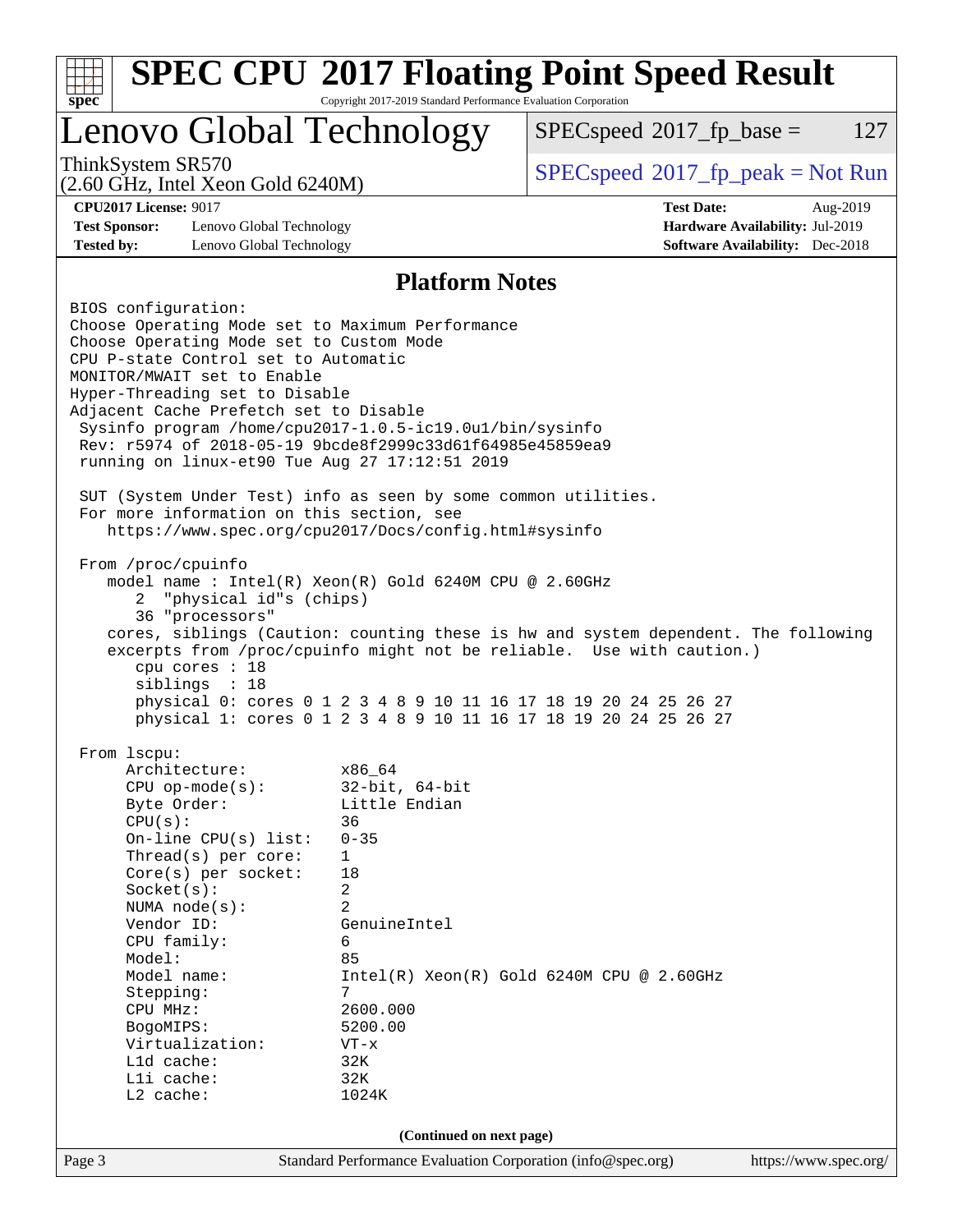| <b>SPEC CPU®2017 Floating Point Speed Result</b><br>$spec*$<br>Copyright 2017-2019 Standard Performance Evaluation Corporation                                                                                                                                                                                                                                                                                                                                                                                                                                                                                                                                                                                                                                                                                                                                                                                                                                                                                                                                                                                                                                                                                                                                                                                                                                                                                                                                                                                                                                                                                                                                                                                                                                                                                                                                                                                                                                                                                                     |                                                                           |  |  |  |  |  |
|------------------------------------------------------------------------------------------------------------------------------------------------------------------------------------------------------------------------------------------------------------------------------------------------------------------------------------------------------------------------------------------------------------------------------------------------------------------------------------------------------------------------------------------------------------------------------------------------------------------------------------------------------------------------------------------------------------------------------------------------------------------------------------------------------------------------------------------------------------------------------------------------------------------------------------------------------------------------------------------------------------------------------------------------------------------------------------------------------------------------------------------------------------------------------------------------------------------------------------------------------------------------------------------------------------------------------------------------------------------------------------------------------------------------------------------------------------------------------------------------------------------------------------------------------------------------------------------------------------------------------------------------------------------------------------------------------------------------------------------------------------------------------------------------------------------------------------------------------------------------------------------------------------------------------------------------------------------------------------------------------------------------------------|---------------------------------------------------------------------------|--|--|--|--|--|
| Lenovo Global Technology                                                                                                                                                                                                                                                                                                                                                                                                                                                                                                                                                                                                                                                                                                                                                                                                                                                                                                                                                                                                                                                                                                                                                                                                                                                                                                                                                                                                                                                                                                                                                                                                                                                                                                                                                                                                                                                                                                                                                                                                           | $SPEC speed^{\circ}2017$ _fp_base =<br>127                                |  |  |  |  |  |
| ThinkSystem SR570<br>$(2.60 \text{ GHz}, \text{Intel Xeon Gold } 6240 \text{M})$                                                                                                                                                                                                                                                                                                                                                                                                                                                                                                                                                                                                                                                                                                                                                                                                                                                                                                                                                                                                                                                                                                                                                                                                                                                                                                                                                                                                                                                                                                                                                                                                                                                                                                                                                                                                                                                                                                                                                   | $SPEC speed^{\circ}2017\_fp\_peak = Not Run$                              |  |  |  |  |  |
| <b>CPU2017 License: 9017</b>                                                                                                                                                                                                                                                                                                                                                                                                                                                                                                                                                                                                                                                                                                                                                                                                                                                                                                                                                                                                                                                                                                                                                                                                                                                                                                                                                                                                                                                                                                                                                                                                                                                                                                                                                                                                                                                                                                                                                                                                       | <b>Test Date:</b><br>Aug-2019                                             |  |  |  |  |  |
| <b>Test Sponsor:</b><br>Lenovo Global Technology<br><b>Tested by:</b><br>Lenovo Global Technology                                                                                                                                                                                                                                                                                                                                                                                                                                                                                                                                                                                                                                                                                                                                                                                                                                                                                                                                                                                                                                                                                                                                                                                                                                                                                                                                                                                                                                                                                                                                                                                                                                                                                                                                                                                                                                                                                                                                  | Hardware Availability: Jul-2019<br><b>Software Availability:</b> Dec-2018 |  |  |  |  |  |
| <b>Platform Notes (Continued)</b>                                                                                                                                                                                                                                                                                                                                                                                                                                                                                                                                                                                                                                                                                                                                                                                                                                                                                                                                                                                                                                                                                                                                                                                                                                                                                                                                                                                                                                                                                                                                                                                                                                                                                                                                                                                                                                                                                                                                                                                                  |                                                                           |  |  |  |  |  |
| $L3$ cache:<br>25344K<br>NUMA $node0$ $CPU(s)$ :<br>$0 - 17$<br>NUMA nodel CPU(s):<br>$18 - 35$<br>Flags:<br>fpu vme de pse tsc msr pae mce cx8 apic sep mtrr pge mca cmov<br>pat pse36 clflush dts acpi mmx fxsr sse sse2 ss ht tm pbe syscall nx pdpelgb rdtscp<br>lm constant_tsc art arch_perfmon pebs bts rep_good nopl xtopology nonstop_tsc cpuid<br>aperfmperf pni pclmulqdq dtes64 monitor ds_cpl vmx smx est tm2 ssse3 sdbg fma cx16<br>xtpr pdcm pcid dca sse4_1 sse4_2 x2apic movbe popcnt tsc_deadline_timer aes xsave<br>avx f16c rdrand lahf_lm abm 3dnowprefetch cpuid_fault epb cat_13 cdp_13<br>invpcid_single intel_ppin ssbd mba ibrs ibpb stibp tpr_shadow vnmi flexpriority ept<br>vpid fsgsbase tsc_adjust bmil hle avx2 smep bmi2 erms invpcid rtm cqm mpx rdt_a<br>avx512f avx512dq rdseed adx smap clflushopt clwb intel_pt avx512cd avx512bw avx512vl<br>xsaveopt xsavec xgetbvl xsaves cqm_llc cqm_occup_llc cqm_mbm_total cqm_mbm_local<br>dtherm ida arat pln pts hwp_epp pku ospke avx512_vnni flush_lld arch_capabilities<br>/proc/cpuinfo cache data<br>cache size : 25344 KB<br>From numactl --hardware WARNING: a numactl 'node' might or might not correspond to a<br>physical chip.<br>$available: 2 nodes (0-1)$<br>node 0 cpus: 0 1 2 3 4 5 6 7 8 9 10 11 12 13 14 15 16 17<br>node 0 size: 96058 MB<br>node 0 free: 95350 MB<br>node 1 cpus: 18 19 20 21 22 23 24 25 26 27 28 29 30 31 32 33 34 35<br>node 1 size: 96712 MB<br>node 1 free: 96417 MB<br>node distances:<br>node<br>0<br>1<br>0 :<br>10<br>21<br>1:<br>21<br>10<br>From /proc/meminfo<br>MemTotal:<br>197397936 kB<br>HugePages_Total:<br>0<br>Hugepagesize:<br>2048 kB<br>From /etc/*release* /etc/*version*<br>$S$ uSE-release:<br>SUSE Linux Enterprise Server 12 (x86_64)<br>$VERSION = 12$<br>PATCHLEVEL = 4<br># This file is deprecated and will be removed in a future service pack or release.<br># Please check /etc/os-release for details about this release.<br>os-release:<br>NAME="SLES"<br>VERSION="12-SP4" |                                                                           |  |  |  |  |  |
| (Continued on next page)<br>Page 4<br>Standard Performance Evaluation Corporation (info@spec.org)                                                                                                                                                                                                                                                                                                                                                                                                                                                                                                                                                                                                                                                                                                                                                                                                                                                                                                                                                                                                                                                                                                                                                                                                                                                                                                                                                                                                                                                                                                                                                                                                                                                                                                                                                                                                                                                                                                                                  | https://www.spec.org/                                                     |  |  |  |  |  |
|                                                                                                                                                                                                                                                                                                                                                                                                                                                                                                                                                                                                                                                                                                                                                                                                                                                                                                                                                                                                                                                                                                                                                                                                                                                                                                                                                                                                                                                                                                                                                                                                                                                                                                                                                                                                                                                                                                                                                                                                                                    |                                                                           |  |  |  |  |  |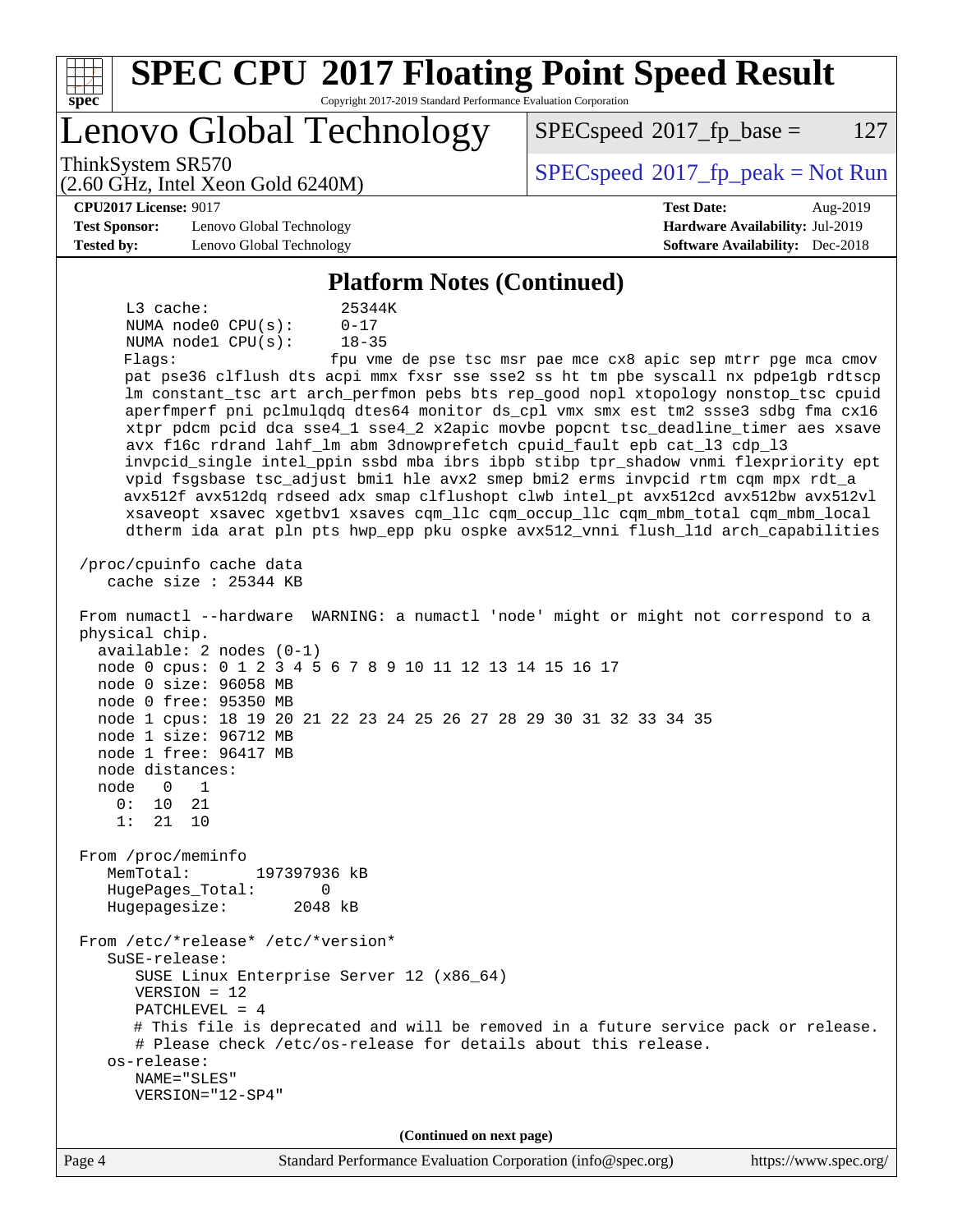| x<br>t.<br>L |  |  |  |  |  |
|--------------|--|--|--|--|--|

#### **[SPEC CPU](http://www.spec.org/auto/cpu2017/Docs/result-fields.html#SPECCPU2017FloatingPointSpeedResult)[2017 Floating Point Speed Result](http://www.spec.org/auto/cpu2017/Docs/result-fields.html#SPECCPU2017FloatingPointSpeedResult)** Copyright 2017-2019 Standard Performance Evaluation Corporation

Lenovo Global Technology

 $SPECspeed^{\circledcirc}2017_fp\_base = 127$  $SPECspeed^{\circledcirc}2017_fp\_base = 127$ 

(2.60 GHz, Intel Xeon Gold 6240M)

ThinkSystem SR570<br>  $SPECspeed*2017_fp\_peak = Not Run$  $SPECspeed*2017_fp\_peak = Not Run$ 

**[CPU2017 License:](http://www.spec.org/auto/cpu2017/Docs/result-fields.html#CPU2017License)** 9017 **[Test Date:](http://www.spec.org/auto/cpu2017/Docs/result-fields.html#TestDate)** Aug-2019

**[Test Sponsor:](http://www.spec.org/auto/cpu2017/Docs/result-fields.html#TestSponsor)** Lenovo Global Technology **[Hardware Availability:](http://www.spec.org/auto/cpu2017/Docs/result-fields.html#HardwareAvailability)** Jul-2019 **[Tested by:](http://www.spec.org/auto/cpu2017/Docs/result-fields.html#Testedby)** Lenovo Global Technology **[Software Availability:](http://www.spec.org/auto/cpu2017/Docs/result-fields.html#SoftwareAvailability)** Dec-2018

#### **[Platform Notes \(Continued\)](http://www.spec.org/auto/cpu2017/Docs/result-fields.html#PlatformNotes)**

 VERSION\_ID="12.4" PRETTY\_NAME="SUSE Linux Enterprise Server 12 SP4" ID="sles" ANSI\_COLOR="0;32" CPE\_NAME="cpe:/o:suse:sles:12:sp4"

uname -a:

 Linux linux-et90 4.12.14-94.41-default #1 SMP Wed Oct 31 12:25:04 UTC 2018 (3090901) x86\_64 x86\_64 x86\_64 GNU/Linux

Kernel self-reported vulnerability status:

 CVE-2017-5754 (Meltdown): Not affected CVE-2017-5753 (Spectre variant 1): Mitigation: \_\_user pointer sanitization CVE-2017-5715 (Spectre variant 2): Mitigation: Indirect Branch Restricted Speculation, IBPB, IBRS\_FW

run-level 3 Aug 27 17:11

 SPEC is set to: /home/cpu2017-1.0.5-ic19.0u1 Filesystem Type Size Used Avail Use% Mounted on /dev/sda3 xfs 892G 36G 857G 4% /

 Additional information from dmidecode follows. WARNING: Use caution when you interpret this section. The 'dmidecode' program reads system data which is "intended to allow hardware to be accurately determined", but the intent may not be met, as there are frequent changes to hardware, firmware, and the "DMTF SMBIOS" standard. BIOS Lenovo -[TEE141E-2.30]- 07/02/2019 Memory: 4x NO DIMM NO DIMM

12x SK Hynix HMA82GR7CJR8N-WM 16 GB 2 rank 2933

(End of data from sysinfo program)

#### **[Compiler Version Notes](http://www.spec.org/auto/cpu2017/Docs/result-fields.html#CompilerVersionNotes)**

============================================================================== C | 619.lbm\_s(base) 638.imagick\_s(base) 644.nab\_s(base) ------------------------------------------------------------------------------ Intel(R) C Intel(R) 64 Compiler for applications running on Intel(R)  $64$ , Version 19.0.1.144 Build 20181018 Copyright (C) 1985-2018 Intel Corporation. All rights reserved. ------------------------------------------------------------------------------ ==============================================================================  $C_{++}$ , C, Fortran | 607.cactuBSSN s(base) **(Continued on next page)**

Page 5 Standard Performance Evaluation Corporation [\(info@spec.org\)](mailto:info@spec.org) <https://www.spec.org/>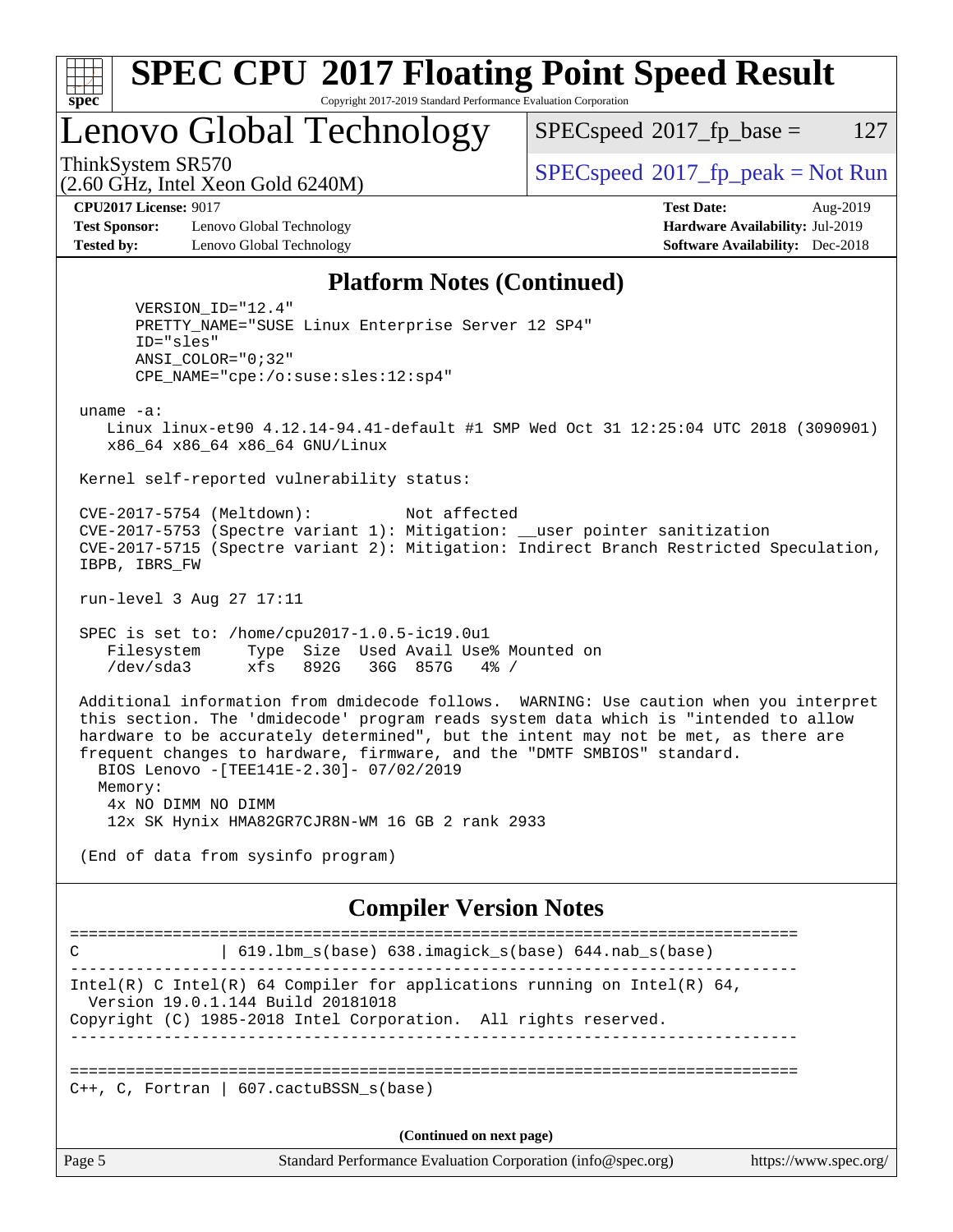

# **[SPEC CPU](http://www.spec.org/auto/cpu2017/Docs/result-fields.html#SPECCPU2017FloatingPointSpeedResult)[2017 Floating Point Speed Result](http://www.spec.org/auto/cpu2017/Docs/result-fields.html#SPECCPU2017FloatingPointSpeedResult)**

Copyright 2017-2019 Standard Performance Evaluation Corporation

# Lenovo Global Technology

 $SPEC speed@2017_fp\_base = 127$ 

ThinkSystem SR570<br>  $\begin{array}{c}\n\text{SPEC speed} \text{?}2017\_fp\_peak = Not Run \\
\text{C} \text{?}60 \text{ GHz} \text{.} \text{I} \text{.} \text{V} \text{.} \text{C} \text{?} \text{.} \text{C} \text{.} \text{C} \text{.} \text{C} \text{.} \text{.} \text{C} \text{.} \text{.} \text{C} \text{.} \text{.} \text{C} \text{.} \text{.} \text{C} \text{.} \text{.} \text{C} \text{.} \text{.} \text$ 

**[Test Sponsor:](http://www.spec.org/auto/cpu2017/Docs/result-fields.html#TestSponsor)** Lenovo Global Technology **[Hardware Availability:](http://www.spec.org/auto/cpu2017/Docs/result-fields.html#HardwareAvailability)** Jul-2019 **[Tested by:](http://www.spec.org/auto/cpu2017/Docs/result-fields.html#Testedby)** Lenovo Global Technology **[Software Availability:](http://www.spec.org/auto/cpu2017/Docs/result-fields.html#SoftwareAvailability)** Dec-2018

(2.60 GHz, Intel Xeon Gold 6240M)

**[CPU2017 License:](http://www.spec.org/auto/cpu2017/Docs/result-fields.html#CPU2017License)** 9017 **[Test Date:](http://www.spec.org/auto/cpu2017/Docs/result-fields.html#TestDate)** Aug-2019

#### **[Compiler Version Notes \(Continued\)](http://www.spec.org/auto/cpu2017/Docs/result-fields.html#CompilerVersionNotes)**

| Intel(R) $C++$ Intel(R) 64 Compiler for applications running on Intel(R) 64,<br>Version 19.0.1.144 Build 20181018<br>Copyright (C) 1985-2018 Intel Corporation. All rights reserved.<br>Intel(R) C Intel(R) 64 Compiler for applications running on Intel(R) 64,<br>Version 19.0.1.144 Build 20181018<br>Copyright (C) 1985-2018 Intel Corporation. All rights reserved.<br>$Intel(R)$ Fortran Intel(R) 64 Compiler for applications running on Intel(R)<br>64, Version 19.0.1.144 Build 20181018<br>Copyright (C) 1985-2018 Intel Corporation. All rights reserved. |  |  |  |  |  |
|----------------------------------------------------------------------------------------------------------------------------------------------------------------------------------------------------------------------------------------------------------------------------------------------------------------------------------------------------------------------------------------------------------------------------------------------------------------------------------------------------------------------------------------------------------------------|--|--|--|--|--|
|                                                                                                                                                                                                                                                                                                                                                                                                                                                                                                                                                                      |  |  |  |  |  |
|                                                                                                                                                                                                                                                                                                                                                                                                                                                                                                                                                                      |  |  |  |  |  |
| Fortran 		   603.bwaves_s(base) 649.fotonik3d_s(base) 654.roms_s(base)                                                                                                                                                                                                                                                                                                                                                                                                                                                                                               |  |  |  |  |  |
| Intel(R) Fortran Intel(R) 64 Compiler for applications running on Intel(R)<br>64, Version 19.0.1.144 Build 20181018<br>Copyright (C) 1985-2018 Intel Corporation. All rights reserved.                                                                                                                                                                                                                                                                                                                                                                               |  |  |  |  |  |
|                                                                                                                                                                                                                                                                                                                                                                                                                                                                                                                                                                      |  |  |  |  |  |
| Fortran, $C = \{621. \text{wrf s}(\text{base}) \}$ 627. cam4 s(base) 628. pop2 s(base)                                                                                                                                                                                                                                                                                                                                                                                                                                                                               |  |  |  |  |  |
| Intel(R) Fortran Intel(R) 64 Compiler for applications running on Intel(R)<br>64, Version 19.0.1.144 Build 20181018<br>Copyright (C) 1985-2018 Intel Corporation. All rights reserved.<br>Intel(R) C Intel(R) 64 Compiler for applications running on Intel(R) 64,<br>Version 19.0.1.144 Build 20181018<br>Copyright (C) 1985-2018 Intel Corporation. All rights reserved.                                                                                                                                                                                           |  |  |  |  |  |

# **[Base Compiler Invocation](http://www.spec.org/auto/cpu2017/Docs/result-fields.html#BaseCompilerInvocation)**

[C benchmarks](http://www.spec.org/auto/cpu2017/Docs/result-fields.html#Cbenchmarks): [icc -m64 -std=c11](http://www.spec.org/cpu2017/results/res2019q3/cpu2017-20190903-17669.flags.html#user_CCbase_intel_icc_64bit_c11_33ee0cdaae7deeeab2a9725423ba97205ce30f63b9926c2519791662299b76a0318f32ddfffdc46587804de3178b4f9328c46fa7c2b0cd779d7a61945c91cd35)

[Fortran benchmarks](http://www.spec.org/auto/cpu2017/Docs/result-fields.html#Fortranbenchmarks): [ifort -m64](http://www.spec.org/cpu2017/results/res2019q3/cpu2017-20190903-17669.flags.html#user_FCbase_intel_ifort_64bit_24f2bb282fbaeffd6157abe4f878425411749daecae9a33200eee2bee2fe76f3b89351d69a8130dd5949958ce389cf37ff59a95e7a40d588e8d3a57e0c3fd751)

[Benchmarks using both Fortran and C](http://www.spec.org/auto/cpu2017/Docs/result-fields.html#BenchmarksusingbothFortranandC): [ifort -m64](http://www.spec.org/cpu2017/results/res2019q3/cpu2017-20190903-17669.flags.html#user_CC_FCbase_intel_ifort_64bit_24f2bb282fbaeffd6157abe4f878425411749daecae9a33200eee2bee2fe76f3b89351d69a8130dd5949958ce389cf37ff59a95e7a40d588e8d3a57e0c3fd751) [icc -m64 -std=c11](http://www.spec.org/cpu2017/results/res2019q3/cpu2017-20190903-17669.flags.html#user_CC_FCbase_intel_icc_64bit_c11_33ee0cdaae7deeeab2a9725423ba97205ce30f63b9926c2519791662299b76a0318f32ddfffdc46587804de3178b4f9328c46fa7c2b0cd779d7a61945c91cd35)

[Benchmarks using Fortran, C, and C++:](http://www.spec.org/auto/cpu2017/Docs/result-fields.html#BenchmarksusingFortranCandCXX) [icpc -m64](http://www.spec.org/cpu2017/results/res2019q3/cpu2017-20190903-17669.flags.html#user_CC_CXX_FCbase_intel_icpc_64bit_4ecb2543ae3f1412ef961e0650ca070fec7b7afdcd6ed48761b84423119d1bf6bdf5cad15b44d48e7256388bc77273b966e5eb805aefd121eb22e9299b2ec9d9) [icc -m64 -std=c11](http://www.spec.org/cpu2017/results/res2019q3/cpu2017-20190903-17669.flags.html#user_CC_CXX_FCbase_intel_icc_64bit_c11_33ee0cdaae7deeeab2a9725423ba97205ce30f63b9926c2519791662299b76a0318f32ddfffdc46587804de3178b4f9328c46fa7c2b0cd779d7a61945c91cd35) [ifort -m64](http://www.spec.org/cpu2017/results/res2019q3/cpu2017-20190903-17669.flags.html#user_CC_CXX_FCbase_intel_ifort_64bit_24f2bb282fbaeffd6157abe4f878425411749daecae9a33200eee2bee2fe76f3b89351d69a8130dd5949958ce389cf37ff59a95e7a40d588e8d3a57e0c3fd751)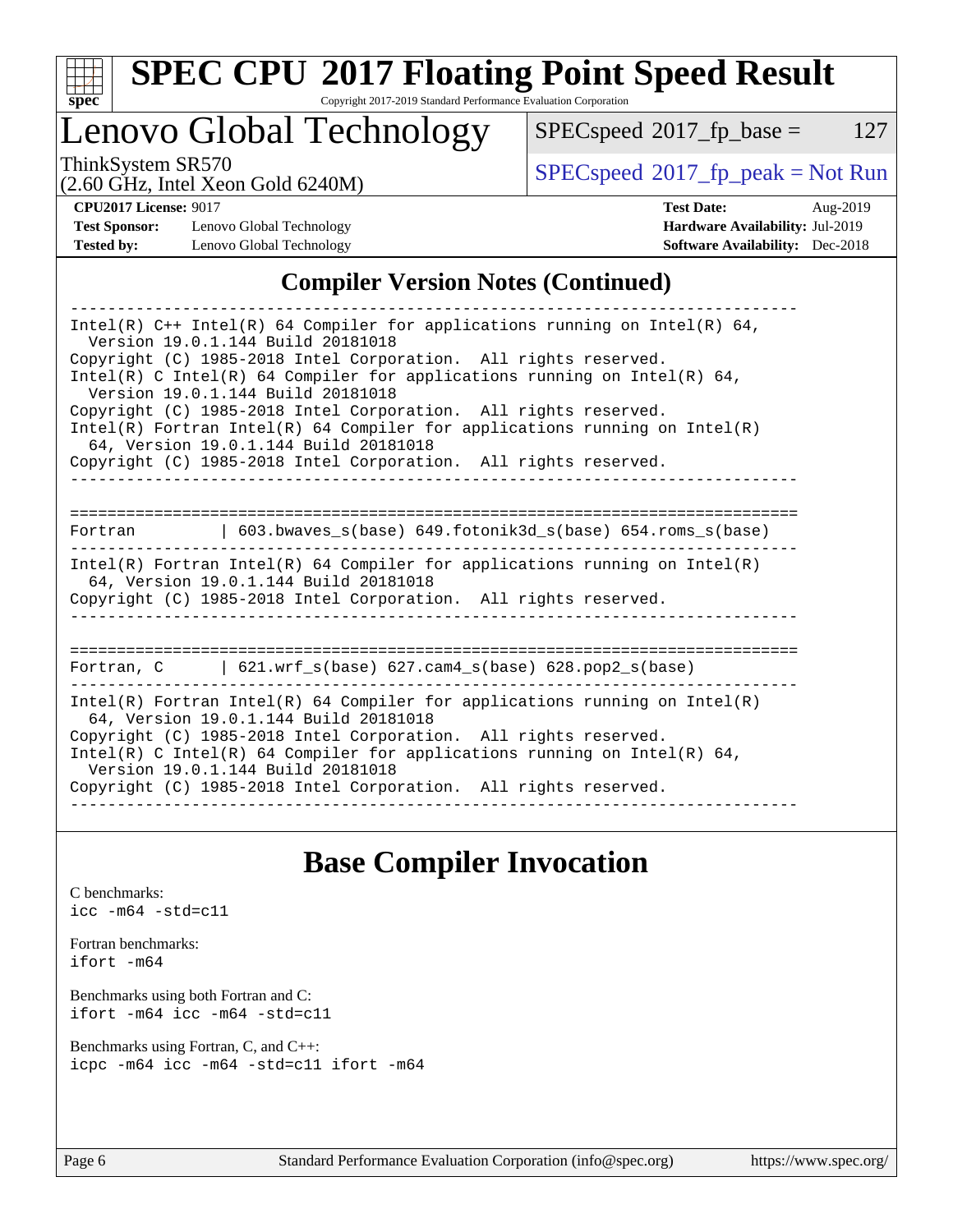

#### **[SPEC CPU](http://www.spec.org/auto/cpu2017/Docs/result-fields.html#SPECCPU2017FloatingPointSpeedResult)[2017 Floating Point Speed Result](http://www.spec.org/auto/cpu2017/Docs/result-fields.html#SPECCPU2017FloatingPointSpeedResult)** Copyright 2017-2019 Standard Performance Evaluation Corporation

# Lenovo Global Technology

 $SPEC speed^{\circ}2017\_fp\_base = 127$ 

(2.60 GHz, Intel Xeon Gold 6240M)

ThinkSystem SR570<br>  $SPEC speed^{\circ}2017$  [p\_peak = Not Run

**[Test Sponsor:](http://www.spec.org/auto/cpu2017/Docs/result-fields.html#TestSponsor)** Lenovo Global Technology **[Hardware Availability:](http://www.spec.org/auto/cpu2017/Docs/result-fields.html#HardwareAvailability)** Jul-2019 **[Tested by:](http://www.spec.org/auto/cpu2017/Docs/result-fields.html#Testedby)** Lenovo Global Technology **[Software Availability:](http://www.spec.org/auto/cpu2017/Docs/result-fields.html#SoftwareAvailability)** Dec-2018

**[CPU2017 License:](http://www.spec.org/auto/cpu2017/Docs/result-fields.html#CPU2017License)** 9017 **[Test Date:](http://www.spec.org/auto/cpu2017/Docs/result-fields.html#TestDate)** Aug-2019

# **[Base Portability Flags](http://www.spec.org/auto/cpu2017/Docs/result-fields.html#BasePortabilityFlags)**

 603.bwaves\_s: [-DSPEC\\_LP64](http://www.spec.org/cpu2017/results/res2019q3/cpu2017-20190903-17669.flags.html#suite_basePORTABILITY603_bwaves_s_DSPEC_LP64) 607.cactuBSSN\_s: [-DSPEC\\_LP64](http://www.spec.org/cpu2017/results/res2019q3/cpu2017-20190903-17669.flags.html#suite_basePORTABILITY607_cactuBSSN_s_DSPEC_LP64) 619.lbm\_s: [-DSPEC\\_LP64](http://www.spec.org/cpu2017/results/res2019q3/cpu2017-20190903-17669.flags.html#suite_basePORTABILITY619_lbm_s_DSPEC_LP64) 621.wrf\_s: [-DSPEC\\_LP64](http://www.spec.org/cpu2017/results/res2019q3/cpu2017-20190903-17669.flags.html#suite_basePORTABILITY621_wrf_s_DSPEC_LP64) [-DSPEC\\_CASE\\_FLAG](http://www.spec.org/cpu2017/results/res2019q3/cpu2017-20190903-17669.flags.html#b621.wrf_s_baseCPORTABILITY_DSPEC_CASE_FLAG) [-convert big\\_endian](http://www.spec.org/cpu2017/results/res2019q3/cpu2017-20190903-17669.flags.html#user_baseFPORTABILITY621_wrf_s_convert_big_endian_c3194028bc08c63ac5d04de18c48ce6d347e4e562e8892b8bdbdc0214820426deb8554edfa529a3fb25a586e65a3d812c835984020483e7e73212c4d31a38223) 627.cam4\_s: [-DSPEC\\_LP64](http://www.spec.org/cpu2017/results/res2019q3/cpu2017-20190903-17669.flags.html#suite_basePORTABILITY627_cam4_s_DSPEC_LP64) [-DSPEC\\_CASE\\_FLAG](http://www.spec.org/cpu2017/results/res2019q3/cpu2017-20190903-17669.flags.html#b627.cam4_s_baseCPORTABILITY_DSPEC_CASE_FLAG) 628.pop2\_s: [-DSPEC\\_LP64](http://www.spec.org/cpu2017/results/res2019q3/cpu2017-20190903-17669.flags.html#suite_basePORTABILITY628_pop2_s_DSPEC_LP64) [-DSPEC\\_CASE\\_FLAG](http://www.spec.org/cpu2017/results/res2019q3/cpu2017-20190903-17669.flags.html#b628.pop2_s_baseCPORTABILITY_DSPEC_CASE_FLAG) [-convert big\\_endian](http://www.spec.org/cpu2017/results/res2019q3/cpu2017-20190903-17669.flags.html#user_baseFPORTABILITY628_pop2_s_convert_big_endian_c3194028bc08c63ac5d04de18c48ce6d347e4e562e8892b8bdbdc0214820426deb8554edfa529a3fb25a586e65a3d812c835984020483e7e73212c4d31a38223) [-assume byterecl](http://www.spec.org/cpu2017/results/res2019q3/cpu2017-20190903-17669.flags.html#user_baseFPORTABILITY628_pop2_s_assume_byterecl_7e47d18b9513cf18525430bbf0f2177aa9bf368bc7a059c09b2c06a34b53bd3447c950d3f8d6c70e3faf3a05c8557d66a5798b567902e8849adc142926523472) 638.imagick\_s: [-DSPEC\\_LP64](http://www.spec.org/cpu2017/results/res2019q3/cpu2017-20190903-17669.flags.html#suite_basePORTABILITY638_imagick_s_DSPEC_LP64) 644.nab\_s: [-DSPEC\\_LP64](http://www.spec.org/cpu2017/results/res2019q3/cpu2017-20190903-17669.flags.html#suite_basePORTABILITY644_nab_s_DSPEC_LP64) 649.fotonik3d\_s: [-DSPEC\\_LP64](http://www.spec.org/cpu2017/results/res2019q3/cpu2017-20190903-17669.flags.html#suite_basePORTABILITY649_fotonik3d_s_DSPEC_LP64) 654.roms\_s: [-DSPEC\\_LP64](http://www.spec.org/cpu2017/results/res2019q3/cpu2017-20190903-17669.flags.html#suite_basePORTABILITY654_roms_s_DSPEC_LP64)

# **[Base Optimization Flags](http://www.spec.org/auto/cpu2017/Docs/result-fields.html#BaseOptimizationFlags)**

[C benchmarks](http://www.spec.org/auto/cpu2017/Docs/result-fields.html#Cbenchmarks):

[-xCORE-AVX512](http://www.spec.org/cpu2017/results/res2019q3/cpu2017-20190903-17669.flags.html#user_CCbase_f-xCORE-AVX512) [-ipo](http://www.spec.org/cpu2017/results/res2019q3/cpu2017-20190903-17669.flags.html#user_CCbase_f-ipo) [-O3](http://www.spec.org/cpu2017/results/res2019q3/cpu2017-20190903-17669.flags.html#user_CCbase_f-O3) [-no-prec-div](http://www.spec.org/cpu2017/results/res2019q3/cpu2017-20190903-17669.flags.html#user_CCbase_f-no-prec-div) [-qopt-prefetch](http://www.spec.org/cpu2017/results/res2019q3/cpu2017-20190903-17669.flags.html#user_CCbase_f-qopt-prefetch) [-ffinite-math-only](http://www.spec.org/cpu2017/results/res2019q3/cpu2017-20190903-17669.flags.html#user_CCbase_f_finite_math_only_cb91587bd2077682c4b38af759c288ed7c732db004271a9512da14a4f8007909a5f1427ecbf1a0fb78ff2a814402c6114ac565ca162485bbcae155b5e4258871) [-qopt-mem-layout-trans=4](http://www.spec.org/cpu2017/results/res2019q3/cpu2017-20190903-17669.flags.html#user_CCbase_f-qopt-mem-layout-trans_fa39e755916c150a61361b7846f310bcdf6f04e385ef281cadf3647acec3f0ae266d1a1d22d972a7087a248fd4e6ca390a3634700869573d231a252c784941a8) [-qopenmp](http://www.spec.org/cpu2017/results/res2019q3/cpu2017-20190903-17669.flags.html#user_CCbase_qopenmp_16be0c44f24f464004c6784a7acb94aca937f053568ce72f94b139a11c7c168634a55f6653758ddd83bcf7b8463e8028bb0b48b77bcddc6b78d5d95bb1df2967) [-DSPEC\\_OPENMP](http://www.spec.org/cpu2017/results/res2019q3/cpu2017-20190903-17669.flags.html#suite_CCbase_DSPEC_OPENMP)

[Fortran benchmarks](http://www.spec.org/auto/cpu2017/Docs/result-fields.html#Fortranbenchmarks):

[-DSPEC\\_OPENMP](http://www.spec.org/cpu2017/results/res2019q3/cpu2017-20190903-17669.flags.html#suite_FCbase_DSPEC_OPENMP) [-xCORE-AVX512](http://www.spec.org/cpu2017/results/res2019q3/cpu2017-20190903-17669.flags.html#user_FCbase_f-xCORE-AVX512) [-ipo](http://www.spec.org/cpu2017/results/res2019q3/cpu2017-20190903-17669.flags.html#user_FCbase_f-ipo) [-O3](http://www.spec.org/cpu2017/results/res2019q3/cpu2017-20190903-17669.flags.html#user_FCbase_f-O3) [-no-prec-div](http://www.spec.org/cpu2017/results/res2019q3/cpu2017-20190903-17669.flags.html#user_FCbase_f-no-prec-div) [-qopt-prefetch](http://www.spec.org/cpu2017/results/res2019q3/cpu2017-20190903-17669.flags.html#user_FCbase_f-qopt-prefetch) [-ffinite-math-only](http://www.spec.org/cpu2017/results/res2019q3/cpu2017-20190903-17669.flags.html#user_FCbase_f_finite_math_only_cb91587bd2077682c4b38af759c288ed7c732db004271a9512da14a4f8007909a5f1427ecbf1a0fb78ff2a814402c6114ac565ca162485bbcae155b5e4258871) [-qopt-mem-layout-trans=4](http://www.spec.org/cpu2017/results/res2019q3/cpu2017-20190903-17669.flags.html#user_FCbase_f-qopt-mem-layout-trans_fa39e755916c150a61361b7846f310bcdf6f04e385ef281cadf3647acec3f0ae266d1a1d22d972a7087a248fd4e6ca390a3634700869573d231a252c784941a8) [-qopenmp](http://www.spec.org/cpu2017/results/res2019q3/cpu2017-20190903-17669.flags.html#user_FCbase_qopenmp_16be0c44f24f464004c6784a7acb94aca937f053568ce72f94b139a11c7c168634a55f6653758ddd83bcf7b8463e8028bb0b48b77bcddc6b78d5d95bb1df2967) [-nostandard-realloc-lhs](http://www.spec.org/cpu2017/results/res2019q3/cpu2017-20190903-17669.flags.html#user_FCbase_f_2003_std_realloc_82b4557e90729c0f113870c07e44d33d6f5a304b4f63d4c15d2d0f1fab99f5daaed73bdb9275d9ae411527f28b936061aa8b9c8f2d63842963b95c9dd6426b8a)

[Benchmarks using both Fortran and C](http://www.spec.org/auto/cpu2017/Docs/result-fields.html#BenchmarksusingbothFortranandC):

[-xCORE-AVX512](http://www.spec.org/cpu2017/results/res2019q3/cpu2017-20190903-17669.flags.html#user_CC_FCbase_f-xCORE-AVX512) [-ipo](http://www.spec.org/cpu2017/results/res2019q3/cpu2017-20190903-17669.flags.html#user_CC_FCbase_f-ipo) [-O3](http://www.spec.org/cpu2017/results/res2019q3/cpu2017-20190903-17669.flags.html#user_CC_FCbase_f-O3) [-no-prec-div](http://www.spec.org/cpu2017/results/res2019q3/cpu2017-20190903-17669.flags.html#user_CC_FCbase_f-no-prec-div) [-qopt-prefetch](http://www.spec.org/cpu2017/results/res2019q3/cpu2017-20190903-17669.flags.html#user_CC_FCbase_f-qopt-prefetch) [-ffinite-math-only](http://www.spec.org/cpu2017/results/res2019q3/cpu2017-20190903-17669.flags.html#user_CC_FCbase_f_finite_math_only_cb91587bd2077682c4b38af759c288ed7c732db004271a9512da14a4f8007909a5f1427ecbf1a0fb78ff2a814402c6114ac565ca162485bbcae155b5e4258871) [-qopt-mem-layout-trans=4](http://www.spec.org/cpu2017/results/res2019q3/cpu2017-20190903-17669.flags.html#user_CC_FCbase_f-qopt-mem-layout-trans_fa39e755916c150a61361b7846f310bcdf6f04e385ef281cadf3647acec3f0ae266d1a1d22d972a7087a248fd4e6ca390a3634700869573d231a252c784941a8) [-qopenmp](http://www.spec.org/cpu2017/results/res2019q3/cpu2017-20190903-17669.flags.html#user_CC_FCbase_qopenmp_16be0c44f24f464004c6784a7acb94aca937f053568ce72f94b139a11c7c168634a55f6653758ddd83bcf7b8463e8028bb0b48b77bcddc6b78d5d95bb1df2967) [-DSPEC\\_OPENMP](http://www.spec.org/cpu2017/results/res2019q3/cpu2017-20190903-17669.flags.html#suite_CC_FCbase_DSPEC_OPENMP) [-nostandard-realloc-lhs](http://www.spec.org/cpu2017/results/res2019q3/cpu2017-20190903-17669.flags.html#user_CC_FCbase_f_2003_std_realloc_82b4557e90729c0f113870c07e44d33d6f5a304b4f63d4c15d2d0f1fab99f5daaed73bdb9275d9ae411527f28b936061aa8b9c8f2d63842963b95c9dd6426b8a)

[Benchmarks using Fortran, C, and C++:](http://www.spec.org/auto/cpu2017/Docs/result-fields.html#BenchmarksusingFortranCandCXX)

[-xCORE-AVX512](http://www.spec.org/cpu2017/results/res2019q3/cpu2017-20190903-17669.flags.html#user_CC_CXX_FCbase_f-xCORE-AVX512) [-ipo](http://www.spec.org/cpu2017/results/res2019q3/cpu2017-20190903-17669.flags.html#user_CC_CXX_FCbase_f-ipo) [-O3](http://www.spec.org/cpu2017/results/res2019q3/cpu2017-20190903-17669.flags.html#user_CC_CXX_FCbase_f-O3) [-no-prec-div](http://www.spec.org/cpu2017/results/res2019q3/cpu2017-20190903-17669.flags.html#user_CC_CXX_FCbase_f-no-prec-div) [-qopt-prefetch](http://www.spec.org/cpu2017/results/res2019q3/cpu2017-20190903-17669.flags.html#user_CC_CXX_FCbase_f-qopt-prefetch) [-ffinite-math-only](http://www.spec.org/cpu2017/results/res2019q3/cpu2017-20190903-17669.flags.html#user_CC_CXX_FCbase_f_finite_math_only_cb91587bd2077682c4b38af759c288ed7c732db004271a9512da14a4f8007909a5f1427ecbf1a0fb78ff2a814402c6114ac565ca162485bbcae155b5e4258871) [-qopt-mem-layout-trans=4](http://www.spec.org/cpu2017/results/res2019q3/cpu2017-20190903-17669.flags.html#user_CC_CXX_FCbase_f-qopt-mem-layout-trans_fa39e755916c150a61361b7846f310bcdf6f04e385ef281cadf3647acec3f0ae266d1a1d22d972a7087a248fd4e6ca390a3634700869573d231a252c784941a8) [-qopenmp](http://www.spec.org/cpu2017/results/res2019q3/cpu2017-20190903-17669.flags.html#user_CC_CXX_FCbase_qopenmp_16be0c44f24f464004c6784a7acb94aca937f053568ce72f94b139a11c7c168634a55f6653758ddd83bcf7b8463e8028bb0b48b77bcddc6b78d5d95bb1df2967) [-DSPEC\\_OPENMP](http://www.spec.org/cpu2017/results/res2019q3/cpu2017-20190903-17669.flags.html#suite_CC_CXX_FCbase_DSPEC_OPENMP) [-nostandard-realloc-lhs](http://www.spec.org/cpu2017/results/res2019q3/cpu2017-20190903-17669.flags.html#user_CC_CXX_FCbase_f_2003_std_realloc_82b4557e90729c0f113870c07e44d33d6f5a304b4f63d4c15d2d0f1fab99f5daaed73bdb9275d9ae411527f28b936061aa8b9c8f2d63842963b95c9dd6426b8a)

[The flags files that were used to format this result can be browsed at](tmsearch)

<http://www.spec.org/cpu2017/flags/Intel-ic18.0-official-linux64.2019-04-02.html> <http://www.spec.org/cpu2017/flags/Lenovo-Platform-SPECcpu2017-Flags-V1.2-CLX-D.html>

[You can also download the XML flags sources by saving the following links:](tmsearch) <http://www.spec.org/cpu2017/flags/Intel-ic18.0-official-linux64.2019-04-02.xml> <http://www.spec.org/cpu2017/flags/Lenovo-Platform-SPECcpu2017-Flags-V1.2-CLX-D.xml>